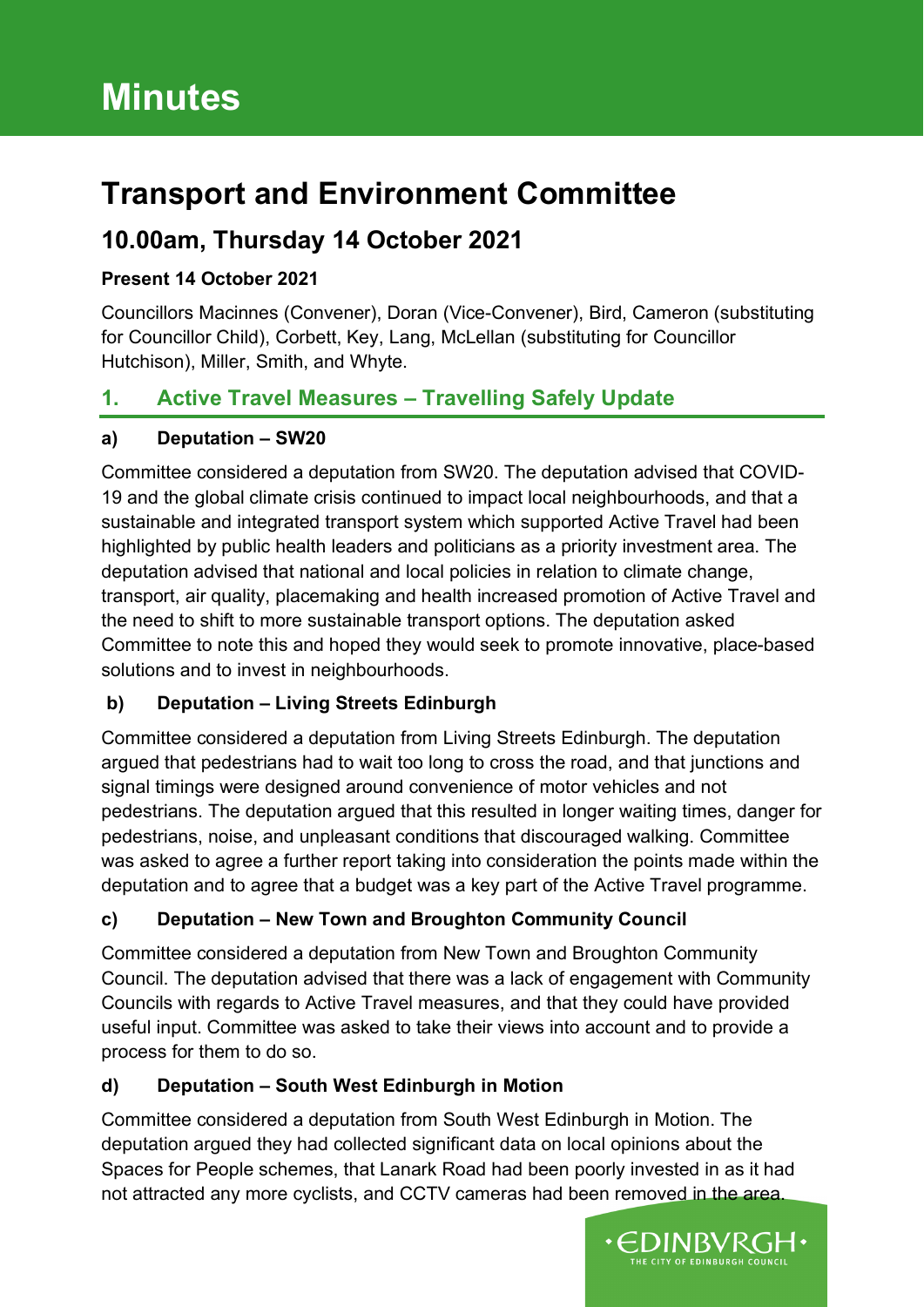The deputation also argued that the scheme did not benefit cyclists and that the transport hierarchy was not being followed. Committee was asked to listen to community opinion and to consider alternatives to the Lanark Road scheme.

## **e) Deputation – Edinburgh City Private Hire and Capital Cars**

Committee considered a deputation from Edinburgh City Private Hire and Capital Cars. The deputation explained they felt that Private Hire Taxis were not given the same treatment as Black Cab Taxis, and that they thought Private Hire Taxis should be allowed to use the bus gates at the East End of Princes Street and at South David Street. The deputation asked Committee to change signage to allow all licenced vehicles in Edinburgh to use these bus gates.

## **e) Councillors with a Special Interest**

In accordance with Standing Order 33.1, the Convener agreed to hear a presentation from Ward Councillor Neil Gardiner. Councillor Gardiner spoke of the coalition addendum, and explained the proposal could lead to wider proposals. Councillor Gardiner wanted to give his opinion on the addendum as a Councillor with a special interest in this item..

## **f) Report by the Executive Director of Place**

Committee considered a report providing an update on the Travelling Safely programme, which included details of the engagement undertaken on the Lanark Road scheme, following a request from Council in June 2021. The report also included an update on Silverknowes Road (south section), on the school travel plan review and on bus priority measures.

## **Motion**

- 1) To note the updates in the report, including details on existing measures.
- 2) To consider feedback received on the Lanark Road scheme and agreed the recommendations in paragraph 4.6 and in Appendix 2 of the report.
- 3) To note the options considered for Silverknowes Road (south section) and agreed to retain the scheme that was currently installed.
- 4) To note local community councils including Juniper Green/Baberton Mains, Currie and Balemo were seeking to bring forward active travel proposals in the Water of Leith Villages.
- 5) To request that Council Officers ensured any issues of safe access or connectivity to the Lanark Road infrastructure were progressed across existing work streams.
- 6) To recognise that the renewed proposals included significant additions such as a new signalised crossing at Kingsknowe Park.
- 7) To note the importance of ensuring that schemes reflected the strategic approach to active travel as defined in the City Mobility Plan, as well as reflecting the agreed transport hierarchy.

- moved by Councillor Macinnes, seconded by Councillor Doran

## **Amendment 1**

Transport and Environment Committee – 14 October 2021 Page 2 of 19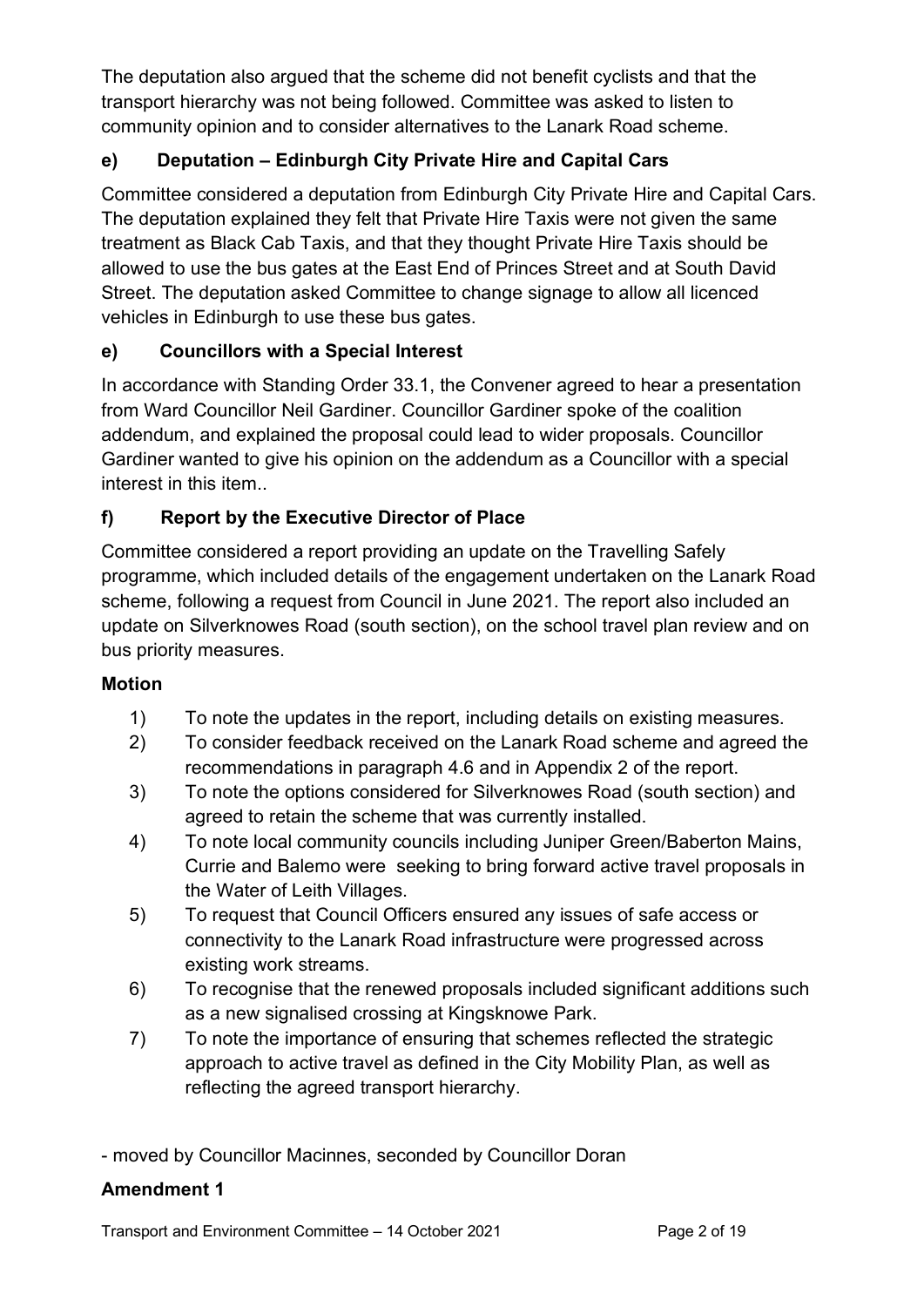- 1) To note the lack of progress to ETROs.
- 2) To note it was no longer legitimate to use TTROs promoted as an emergency response to lockdown as a means to maintain or extend temporary emergency measures when the measures bringing their necessity had passed. Any necessary full TROs for schemes that had general public support from the Council consultation to be prioritised to allow a permanent introduction as additions to the permanent Active Travel Programme with public consultation.
- 3) To agree to remove the TTRO scheme on Lanark Road in line with public consultation and residents' wishes and progress a full TRO for the introduction of permanent pedestrian crossings as necessary.
- 4) To agree to remove the TTRO scheme on Silverknowes Road and to consult residents to determine whether there was a solution that gained local support and could then be progressed through a full TRO process if necessary.
- 5) To agree to receive a further urgent report on resourcing levels within the Department for implementation of Active Travel Schemes and how these could be applied to get the permanent and agreed Active Travel Programme back on track in terms of timeline and budget.

- moved by Councillor Whyte, seconded by Councillor Smith

## **Amendment 2**

To delete recommendation 1.1.2 and insert;

1) To note that, under standing order 30.1, the committee remained bound by the 24 June 2021 decision of the Council and therefore to note the updates provided in appendix 1 of the report.

To delete recommendation 1.1.3 and insert;

- 2) To note the content of the report relating to the Lanark Road scheme; to express significant concern over the issues which arose during the recent consultation and risk exposing any decision to proceed with an ETRO to challenge; to therefore agree not to proceed with an ETRO at this stage; instead to agree that officers should engage with relevant community groups with respect to the alternative proposals which were presented to the Longstone Community Council in August 2021; and to agree that the outcomes of these discussions be reported back to the November 2021 committee meeting.
- 3) To delete "retain the scheme as currently installed" in recommendation 1.1.4 and insert, "remove the current scheme and to instruct officers to return to committee with options to upgrade the path running between Silverknowes Road and Cramond Road South into a full cycleway, recognising this as a more pressing priority for improving cycle safety in Silverknowes.

- moved by Councillor Lang, seconded by Councillor Bird

In accordance with Standing Order 22(12), Paragraph 2 of Amendment 2 was accepted as an addendum to the motion.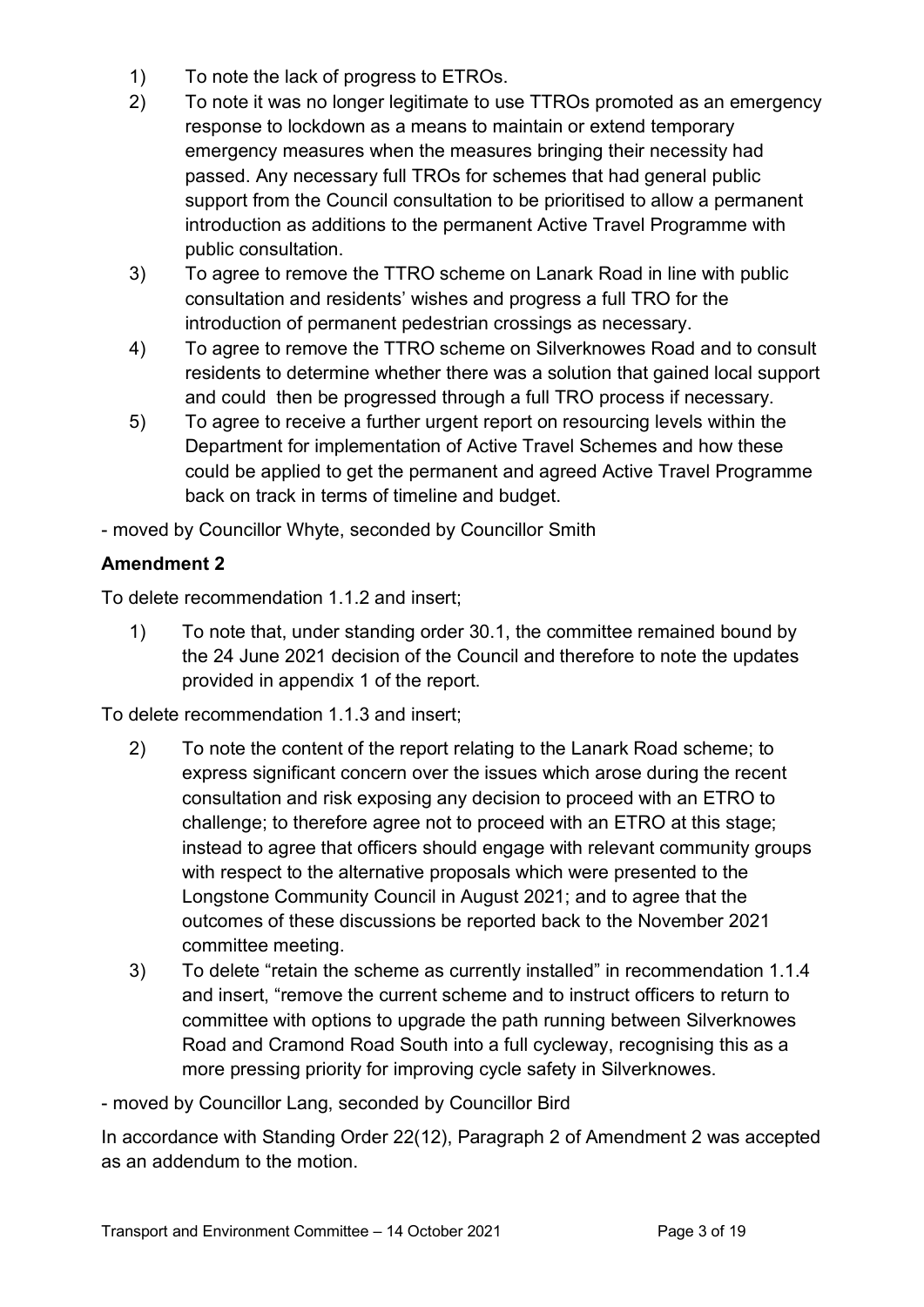## **Voting**

The voting was as follows:

For the motion - 7 votes For amendment 1 - 3 votes For amendment 2 - 1 votes

(For the motion: Councillors Bird, Cameron, Corbett, Doran, Key, Macinnes and Miller

For amendment 1: Councillors McLellan, Smith and Whyte

For amendment 2: Councillor Lang.)

## **Decision**

To approve the following adjusted motion by Councillor Macinnes:

- 1) To note the updates in the report, including details on existing measures
- 2) To consider feedback received on the Lanark Road scheme and agreed the recommendations in paragraph 4.6 and in Appendix 2 of the report.
- 3) To note the options considered for Silverknowes Road (south section) and agreed to retain the scheme that was currently installed.
- 4) To note local community councils including Juniper Green/Baberton Mains, Currie and Balemo were seeking to bring forward active travel proposals in the Water of Leith Villages.
- 5) To request that Council Officers ensured any issues of safe access or connectivity to the Lanark Road infrastructure were progressed across existing work streams.
- 6) To recognise that the renewed proposals included significant additions such as a new signalised crossing at Kingsknowe Park.
- 7) To note the importance of ensuring that schemes reflected the strategic approach to active travel as defined in the City Mobility Plan, as well as reflecting the agreed transport hierarchy.
- 8) To note that, under Standing Order 30.1, the Committee remained bound by the 24 June 2021 decision of the Council and therefore to note the updates provided in Appendix 1 of the report.

(Reference – Report by the Executive Director of Place, submitted.)

#### **Declaration of Interests**

Councillor Key declared a non-financial interest in the above item as a member of the RAC.

# **2. Petition for Consideration: Resurfacing particularly noisy cobbled streets – Learmonth Terrace, Dean Park Crescent and Comely Bank Avenue**

A petition had been submitted calling on the Council to consider the resurfacing of particularly noisy cobbled streets in Learmonth Terrace, Dean Park Crescent and Comely Bank Avenue.

Transport and Environment Committee – 14 October 2021 Page 4 of 19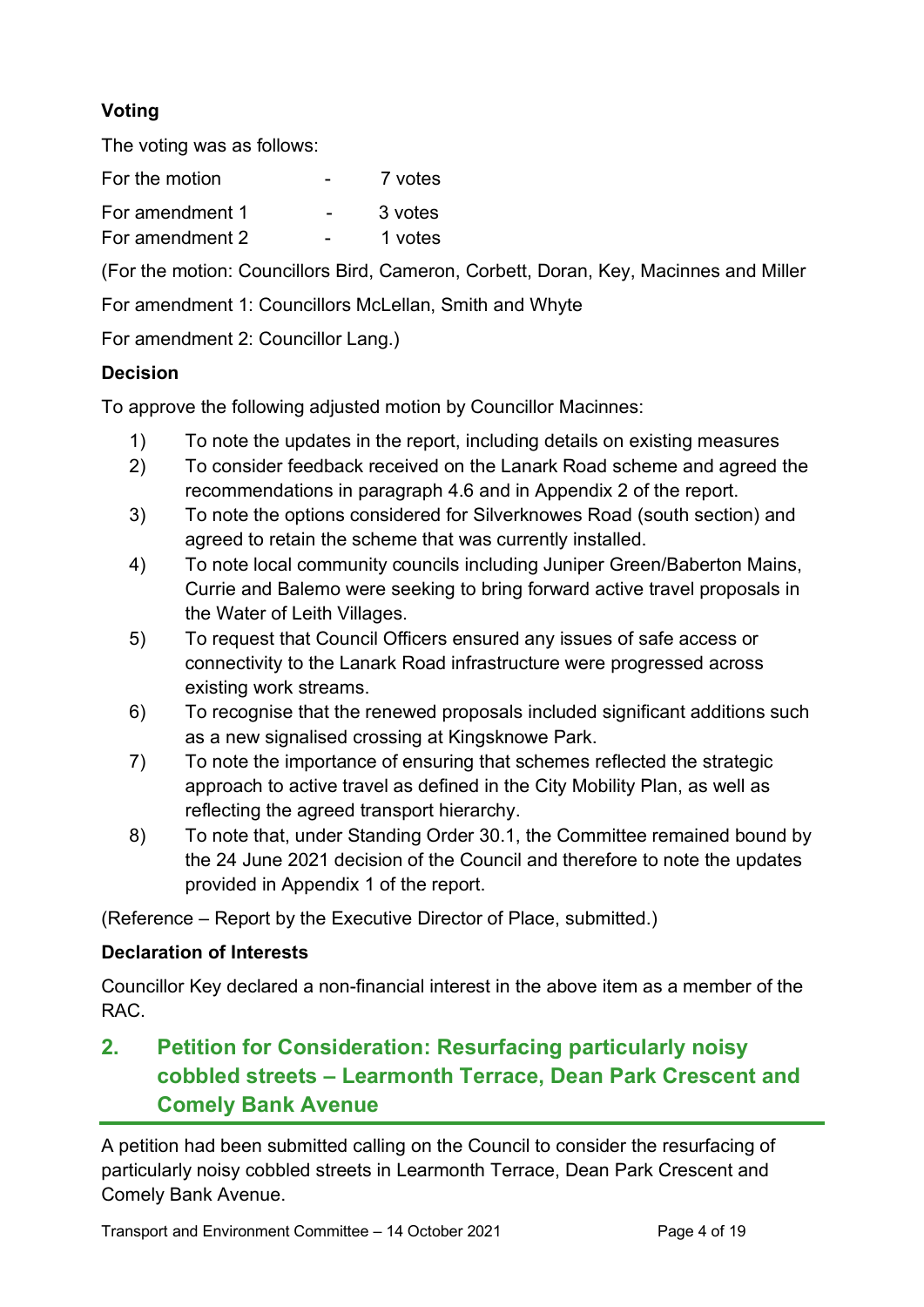The Committee heard the petitioner who had been invited to speak in support of his petition. The Committee also heard from Ward Councillors Osler and Mitchell who spoke in support of the petition and offered suggestions on how to resolve the issue.

A report by the Executive Director of Corporate Services outlined the background to the issues highlighted by the petition and asked members to consider the course of action.

#### **Motion**

- 1) To agree to request a report on the issues raised by the petitioner and the Committee.
- 2) To agree to take any other appropriate action, including noise monitoring being carried out in the area.

- moved by Councillor Macinnes, seconded by Councillor Doran

#### **Amendment 1**

To request a report on the issues raised by the petitioners and to instruct a traffic survey to determine average traffic speed on Comely Bank Avenue and to include the results in the report.

- moved by Councillor Whyte, seconded by Councillor Smith

#### **Amendment 2**

- 1) To agree that Officers should undertake new inspections of all three streets listed in the petition to determine what repairs were required.
- 2) To agree that separate traffic speed surveys should be undertaken on each street, with the petitioners consulted on the positioning of the speed monitoring equipment in each case.
- 3) To agree that the results of the inspection and monitoring be reported back to the 11 November 2021 meeting of the Committee.
- moved by Councillor Lang, seconded by Councillor Bird

## **Voting**

The voting was as follows:

| For the motion | 7 votes |
|----------------|---------|
|                |         |

| For amendment 1 | 3 votes |
|-----------------|---------|
|                 |         |

For amendment 2 - 1 votes

(For the motion: Councillors Bird, Cameron, Corbett, Doran, Key, Macinnes.and Miller

For amendment 1: Councillors McLellan, Smith and Whyte

For amendment 2: Councillor Lang.)

#### **Decision**

To approve the motion by Councillor Macinnes.

(Reference – report by the Executive Director of Place, submitted.)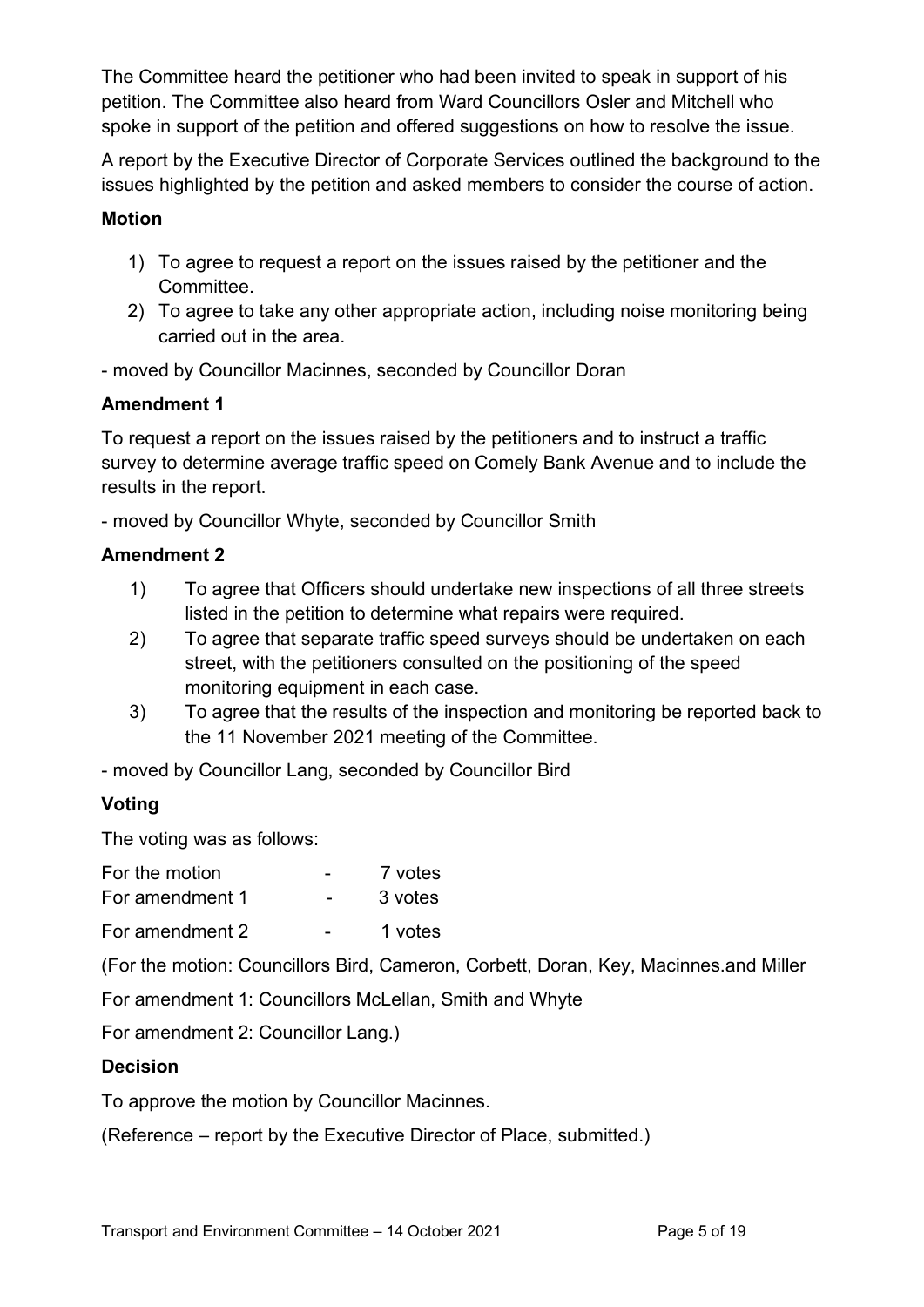# **3. Short Term Improvement at Portobello High Street/Inchview Terrace/Sir Harry Lauder Road Junction**

#### **a) Deputation – Spokes Porty**

Committee considered a deputation from Spokes Porty. The deputation was concerned over the danger of HGVs and explained how dangerous the Sir Harry Lauder Road Junction was. The deputation went on to say that Option 1 was not acceptable, and that people were still losing their lives at the junction. The deputation argued that more had to be done for cyclists, and that medium-term improvements rather than short-term improvements should be considered.

## **b) Deputation – Portobello Community Council**

Committee considered a deputation from Portobello Community Council. The deputation was concerned for the public's safety following two fatalities at the junction.. The deputation argued Option 1 was not suitable for a short-term remedy, and that Option 2 should be implemented instead. The deputation argued however that better options should have been provided, and that the medium-term solution should be implemented.

## **c) Deputation – Brightons and Rosefield Residents' Association**

Committee considered a written deputation from Brightons and Rosefield Residents' Association. The deputation explained that option 2a would be the preferred option, and that they supported improvements at this junction. The deputation asked Committee to insert measures to discourage or prevent HGVs using the route and for signage to be installed so that the route did not become busier and more dangerous.

## **d) Report by the Executive Director of Place**

Committee received an update on work undertaken to develop short term improvements to safety for vulnerable road users at the junction of Portobello High Street and Sir Harry Lauder Road and sought approval to proceed with the preferred option. The report also provided a brief update on proposals for the medium and longer – term improvement of the junction.

#### **Motion**

- 1) To note the work undertaken over the past year to develop and evaluate options for short term improvements to safety for vulnerable road users at the junction of Portobello High Street, Inchview Terrace and Sir Harry Lauder Road.
- 2) To approve the implementation of Option 2a, as described within the report.
- 3) To note that work had commenced on developing more substantive, medium term improvements for implementation within 18 months of the short-term changes, subject to the successful conclusion of the statutory process for any Traffic Orders required.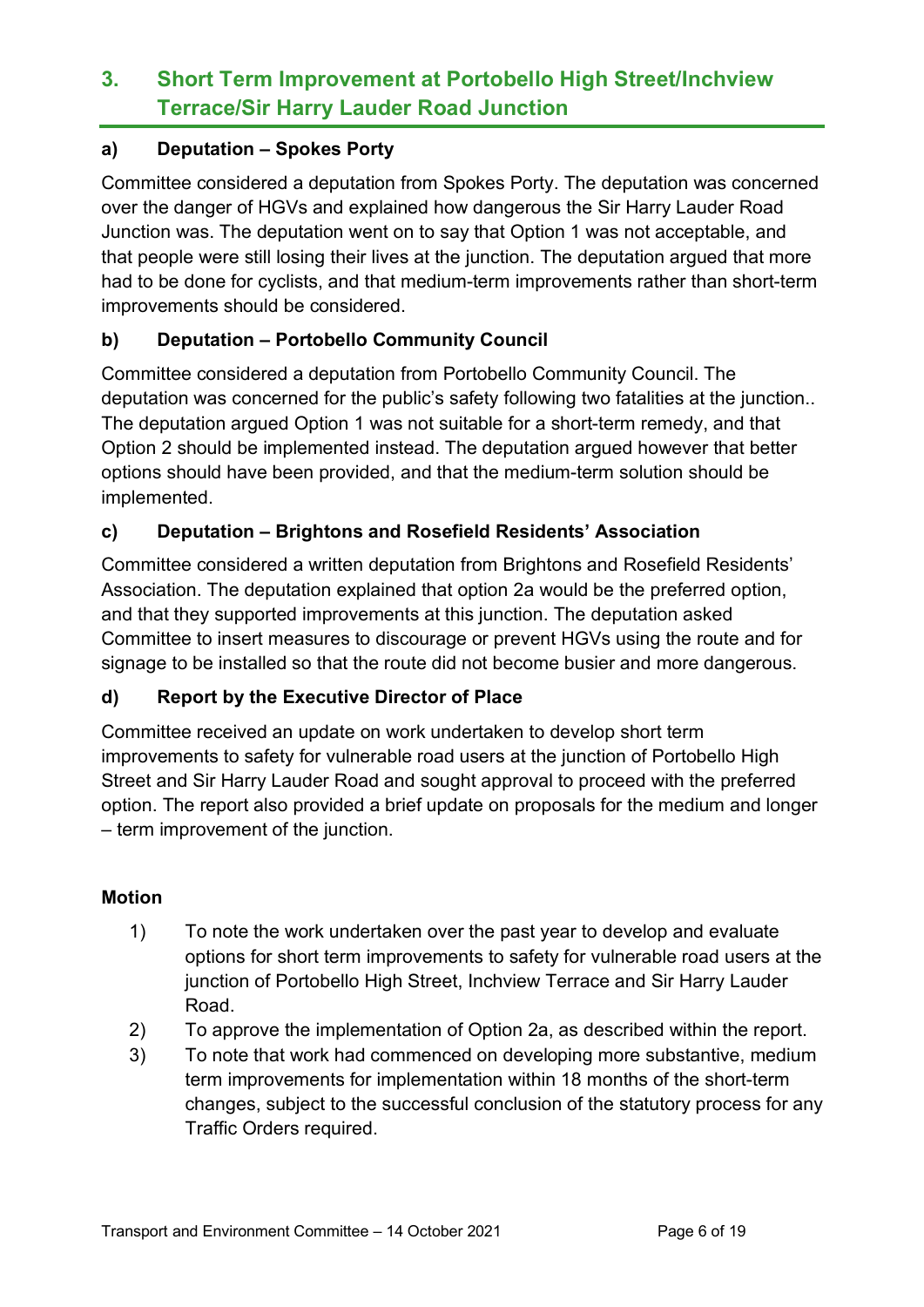- 4) To note that longer term improvements would be considered as part of the citywide review of vulnerable road user safety at major junctions that was instructed by Committee on 12 November 2020.
- moved by Councillor Macinnes, seconded by Councillor Doran

## **Amendment 2**

To replace recommendation 1.1.2 with;

- To approve the implementation of Option 1, as described in the report.
- moved by Councillor McLellan, seconded by Councillor Whyte

#### **Amendment 3**

To insert an additional recommendation at 1.1;

1) To note with sadness that almost one year had passed since Heather Stronach was killed at this location on 3 November 2020, and over two years since Stuart Elliott was killed at this location on 13 March 2019.

To insert the additional text at recommendation 1.2;

2) and called for urgent implementation of this short term solution.

To insert additional recommendations 1.6 and 1.7;

- 3) To require that short, medium and long term improvements should be designed in line with the sustainable transport hierarchy.
- 4) To agree to receive regular business bulletin updates on works associated with improving cycle safety (in the context of the sustainable transport hierarchy) with reference to the short, medium and, long term plans at the junction.

- moved by Councillor Miller, seconded by Councillor Corbett

In accordance with Standing Order 22(12), Amendment 3 was accepted as an addendum to the motion.

## **Voting**

The voting was as follows:

| For the motion (as adjusted) | 8 votes |
|------------------------------|---------|
| For the Amendment            | 3 votes |

(For the motion (as adjusted): Councillors Bird, Corbett, Doran, Key, Lang, Macinnes and Miller

For Amendment 2: Councillors McLellan, Smith and Whyte.)

## **Decision**

To approve the following adjusted motion by Councillor Macinnes;

1) To note with sadness that almost one year has passed since Heather Stronach was killed at this location on 3 November 2020, and over two years since Stuart Elliott was killed at this location on 13 March 2019.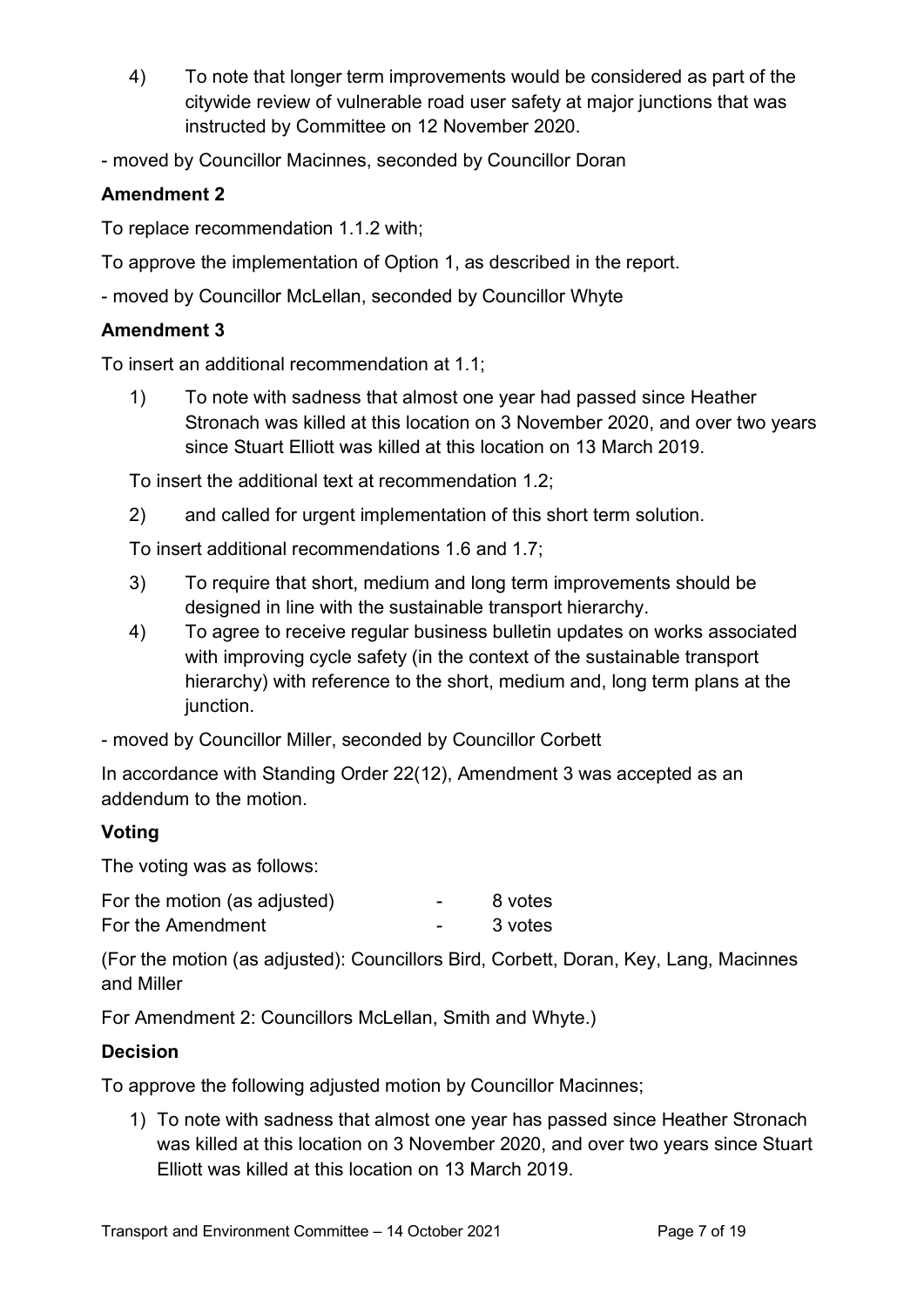- 2) To note the work undertaken over the past year to develop and evaluate options for short term improvements to safely for vulnerable road users at the junction of Portobello High Street, Inchview Terrace and Sir Harry Lauder Road
- 3) To approve the implementation of Option 2a, as described within the report and calls for urgent implementation of this short-term solution.
- 4) To note that work had commenced on developing more substantive, medium term improvements for implementation within 18 months of the short-term changes, subject to the successful conclusion of the statutory process for any Traffic Orders required.
- 5) To note that longer term improvements would be considered as part of the citywide review of vulnerable road user safety at major junctions that was instructed by Committee on 12 November 2020.
- 6) To require that short, medium and long-term improvements should be designed in line with the sustainable transport hierarchy.
- 7) To agree to receive regular business bulletin updates on works associated with improving cycle safety (in the context of the sustainable transport hierarchy) with reference to the short, medium and, long term plans at the junction.

(Reference – report by the Executive Director of Place, submitted.)

## **4. Minutes**

#### **Decision**

To approve the minute of the Transport and Environment Committee of 19 August 2021 as a correct record.

## **5. Transport and Environment Committee Work Programme**

The Transport and Environment Committee Work Programme was presented.

#### **Decision**

To note the Work Programme.

(Reference – Work Programme, submitted.)

## **6. Transport and Environment Committee Rolling Actions Log**

The Transport and Environment Committee Rolling Actions Log for April 2021 was presented.

#### **Decision**

1) To agree to close the following actions:

**Action 8 –** Strategic Review of Parking – Results of Area 1 Review and Corstorphine Consultation Results

**Action 10 –** Use of Street Lighting for Electric Vehicle Charging

**Action 29(2) –** Strategic Review of Parking – Results Phase 1 Consultation and General Update

**Action 31 –** Waste and Cleansing Services Performance Update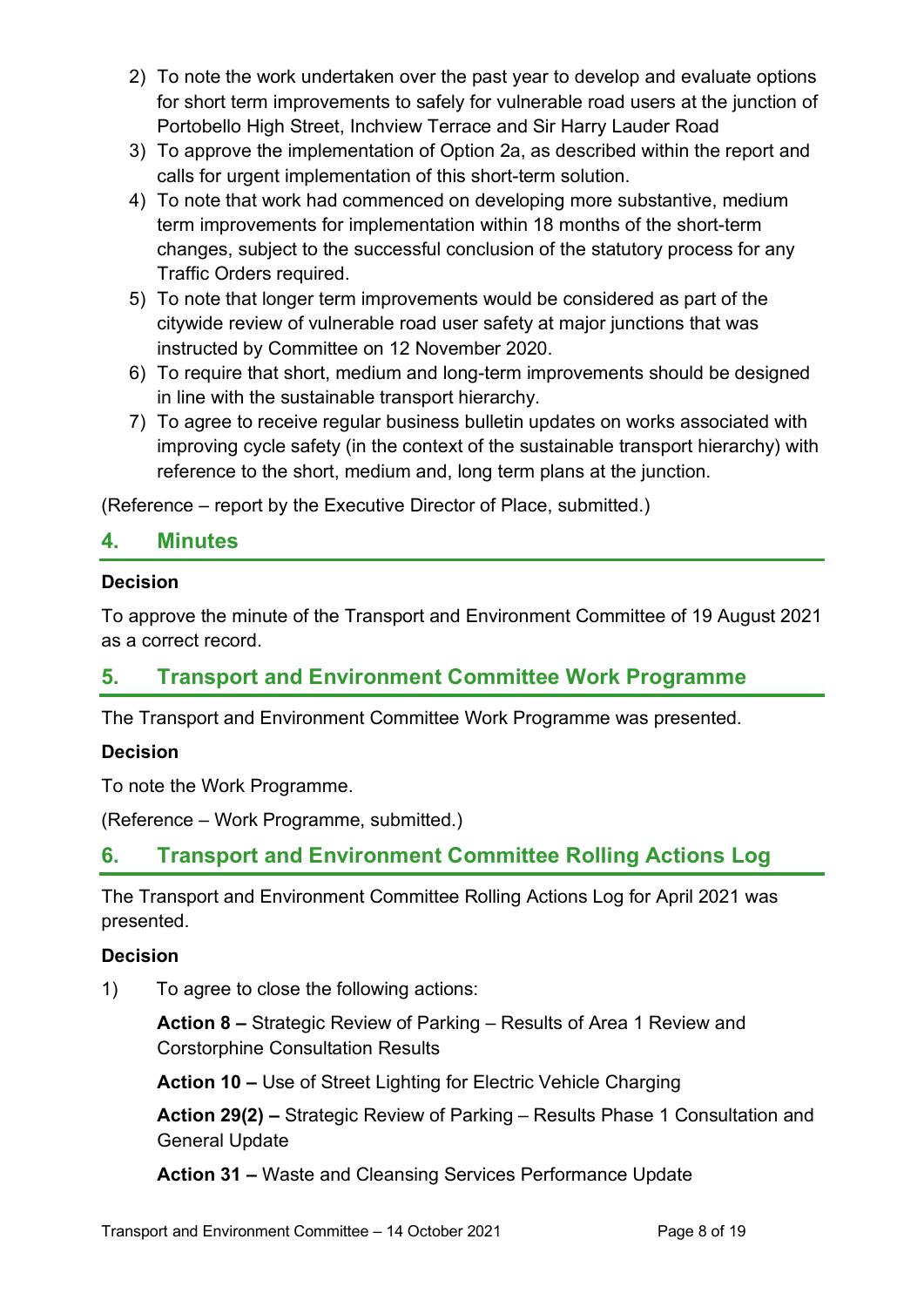**Action 34 –** Motion by Councillor Rose – Pedestrian crossing in Bernard Terrace – Agenda – Transport and Environment Committee 28.01.21

**Action 35 –** Motion by Councillor Webber – EV Infrastructure – Agenda – Transport and Environment Committee 28.01.21

**Action 37(3&8) –** Future Provision of Public Conveniences - Signage

**Action 41(10&11) –** Future Provision of Public Conveniences

**Action 42 –** Motion by Councillor Webber – Proposed Changes to Roads in Juniper Green – Agenda – Transport and Environment Committee – 24.04.21

**Action 43 –** Transport and Environment Committee Business Bulletin

**Action 44(1,2,3,4,7 and 9) –** Potential Retention of Spaces for People Measures

- 2) To include the actions from the Green Amendment in the RAL that was referred from Council to Transport and Environment Committee on maintenance of cycle and foot paths
- 3) To engage with Edinburgh Buses on items 3 and 13.3 prior to the release of the bus timetables for next summer.
- 4) To otherwise note the outstanding actions.

(Reference – Rolling Actions Log, submitted.)

# **7. Transport and Environment Committee Business Bulletin**

The Transport and Environment Committee Business Bulletin for October 2021 was presented.

## **Decision**

- 1) To agree to add an addendum or change the online text of the Mobility Plan to reflect the clarifications that had been set out and to circulate these to Committee.
- 2) To acknowledge receipt of the photographs sent by Councillor Lang regarding the Newbridge Parking Restrictions and that officers would continue to work with local residents to resolve the issues raised.
- 3) To agree that officers would look at tightening links between the City Mobility Plan and the City Plan and would include an update in relevant reports.
- 4) To otherwise note the Business Bulletin.

(Reference – Business Bulletin, submitted.)

## **8. Active Travel Investment Programme Update**

Committee considered a report which provided an update on the Travelling Safely programme.

The report included details of the engagement undertaken on the Lanark Road scheme, following a request from Council in June 2021. The report also provided an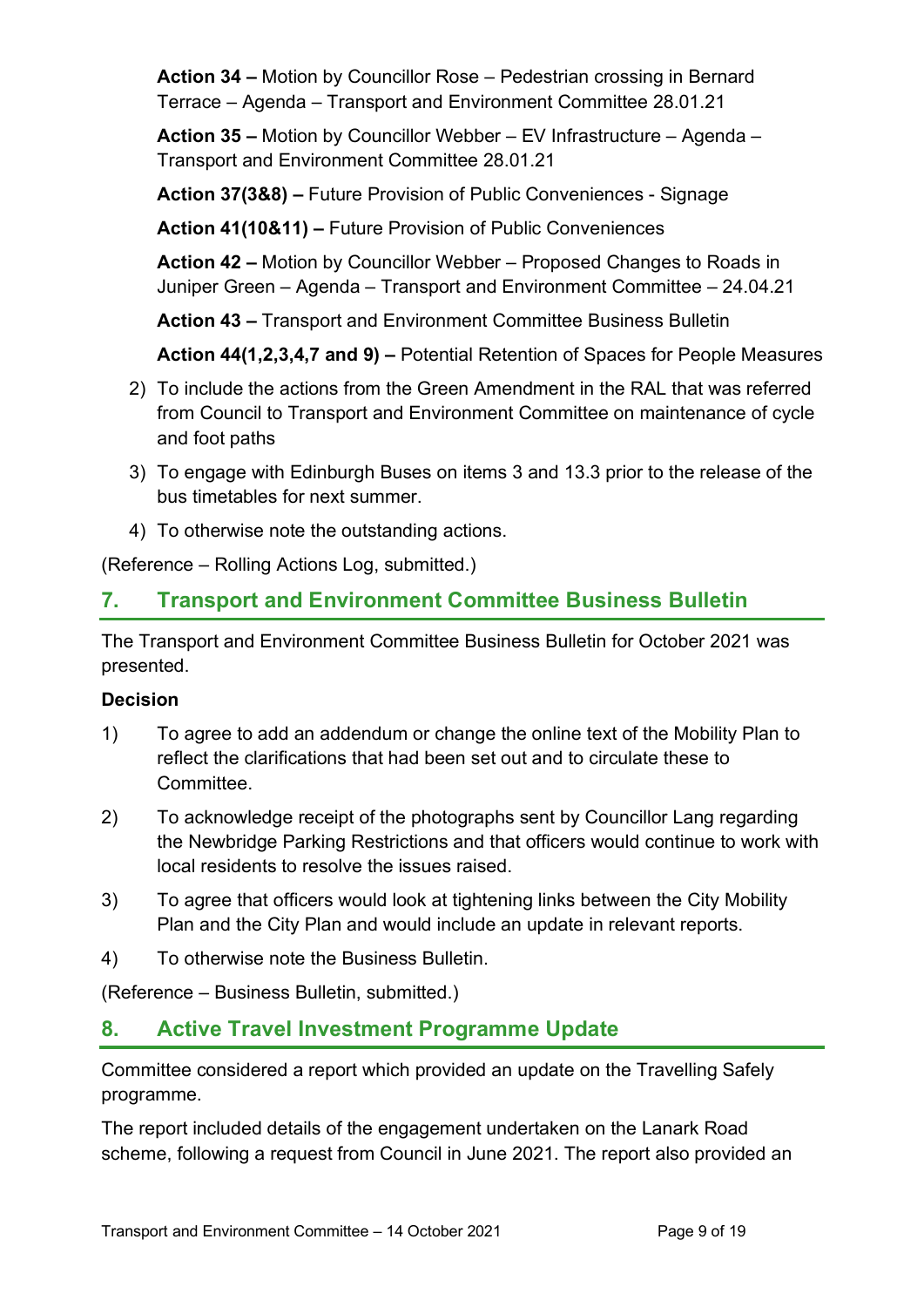update on Silverknowes Road (south section), on the school travel plan review and on bus priority measures.

#### **Motion**

- 1) To note the updates in the report, including details on the existing measures (as detailed in Appendix 1 of the report).
- 2) To approve the recommendations in Appendix 1 of the report.
- 3) To consider the feedback received on the Lanark Road scheme and to agree the recommendations in paragraph 4.6 and in Appendix 2 of the report.
- 4) To note the options considered for Silverknowes Road (south section) (as set out in Appendix 3 of the report) and to agree to retain the scheme as installed.
- moved by Councillor Macinnes, seconded by Councillor Doran

## **Amendment 1**

- 1) To note with concern the considerable delays to the Active Travel programme and the consequent rising costs.
- 2) To note that the vast majority of the proposed programme was cycling based schemes and that very little was proposed to specifically assist pedestrians – the top of the Active Travel Hierarchy.
- 3) To note with concern that, despite officer and Administration promises of early action following the removal of Spaces for People measures on George IV Bridge, the Meadows to George St proposals were not now set to even begin construction until sometime in 2023/24 with no completion date indicated.
- 4) To agree to;
	- a. Investigate whether further pedestrian friendly measures could be added to the programme to assist safety and mobility – especially at areas of high footfall and recorded pedestrian injury accidents such as the Foot of the Walk.
	- b. Reprioritise work and funding to deliver a full solution at Arboreturn Place within early course and certainly by the end of 2022/23 financial year.
	- c. Reconsider a proper network of connections to existing cycle routes in the area rather than a duplicative route that failed to meet desire lines.
	- d. Bring forward plans for Meadows to George Street to begin consideration as soon as possible.
- 5) To further agree that a revised Active Travel Investment programme taking account of these issues was presented to Committee before the end of the 2021 calendar year.
- moved by Councillor Whyte, seconded by Councillor Smith

## **Amendment 2**

To insert an additional recommendation:

1) To thank council officers for the detailed assessment and programming work, and to welcome delivery of wide-ranging active travel projects across Edinburgh, utilising significant external funding alongside capital investment from this council.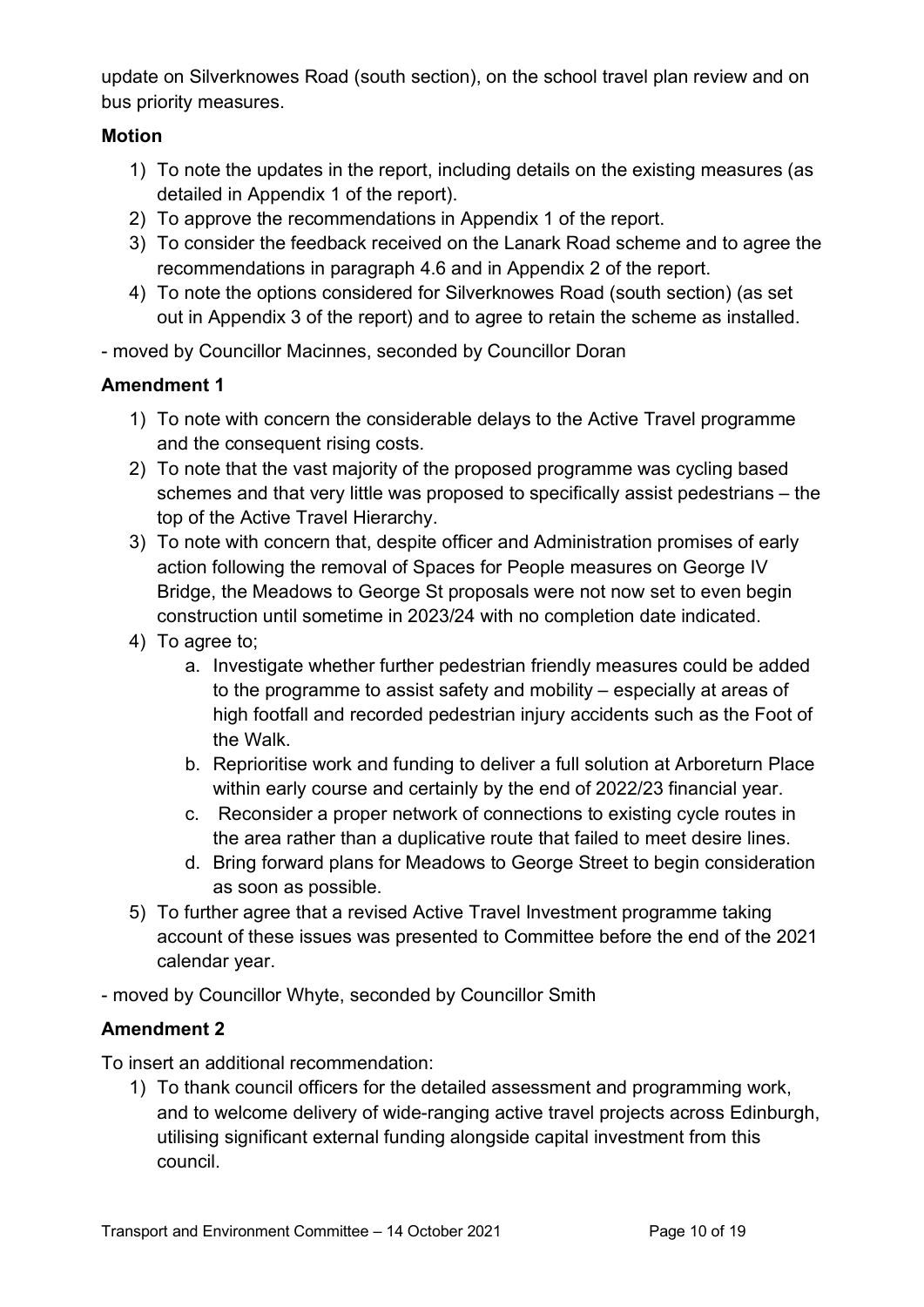To add additional text to the end of recommendation 1.1.1 and to insert sub points below 1.1.1 as follows:

2) Subject to the following adjustments:

a) To note the map in Appendix 3 of the report showed some remaining active travel network gaps, and asked that the refreshed Active Travel Action Plan (ATAP) report described how the network could be joined up and any remaining gaps eliminated. b) To note that the Active Travel Forum last met in 2019 and to request the restart of these meetings in order to facilitate engagement on the delivery of this investment programme and the refresh of the ATAP.

c) To note with regret the re-programmed later construction dates for some of the key projects, seeks clarification on whether these projects could be delivered earlier, and called for short term changes where possible in these locations (potentially exploring the use of experimental traffic orders) for example the junction at the King's Theatre in advance of the final Meadows to Union Canal project.

d) To welcome the "QuietRoute 5 – Holyrood Park" project, notes that provision of through routes to motorised vehicles via the private roads within Holyrood Park did not align with Edinburgh's transport strategies, and sought to continue working collaboratively with the park authorities to end motorised vehicle journeys through the park.

e) To add the "the Rutland spur" as a project and assess its priority within the programme.

- Moved by Councillor Miller, seconded by Councillor Corbett

In accordance with Standing Order 22(12) Amendment 2 was accepted as an addendum to the motion.

#### **Voting**

| For the Motion (as adjusted) | - 7 votes |
|------------------------------|-----------|
| For Amendment 1              | - 4 votes |

(For the Motion (as adjusted) - Councillors Bird, Corbett, Doran, Key, Macinnes and Miller

For Amendment 1: Councillors Lang, McLellan, Smith and Whyte)

## **Decision**

To approve the following adjusted motion by Councillor Macinnes:

- 1) To note the updates in the report, including details on the existing measures (as detailed in Appendix 1 of the report).
- 2) To approve the recommendations in Appendix 1 of the report.
- 3) To consider the feedback received on the Lanark Road scheme and to agree the recommendations in paragraph 4.6 and in Appendix 2 of the report.
- 4) To note the options considered for Silverknowes Road (south section) (as set out in Appendix 3 of the report) and to agree to retain the scheme as installed.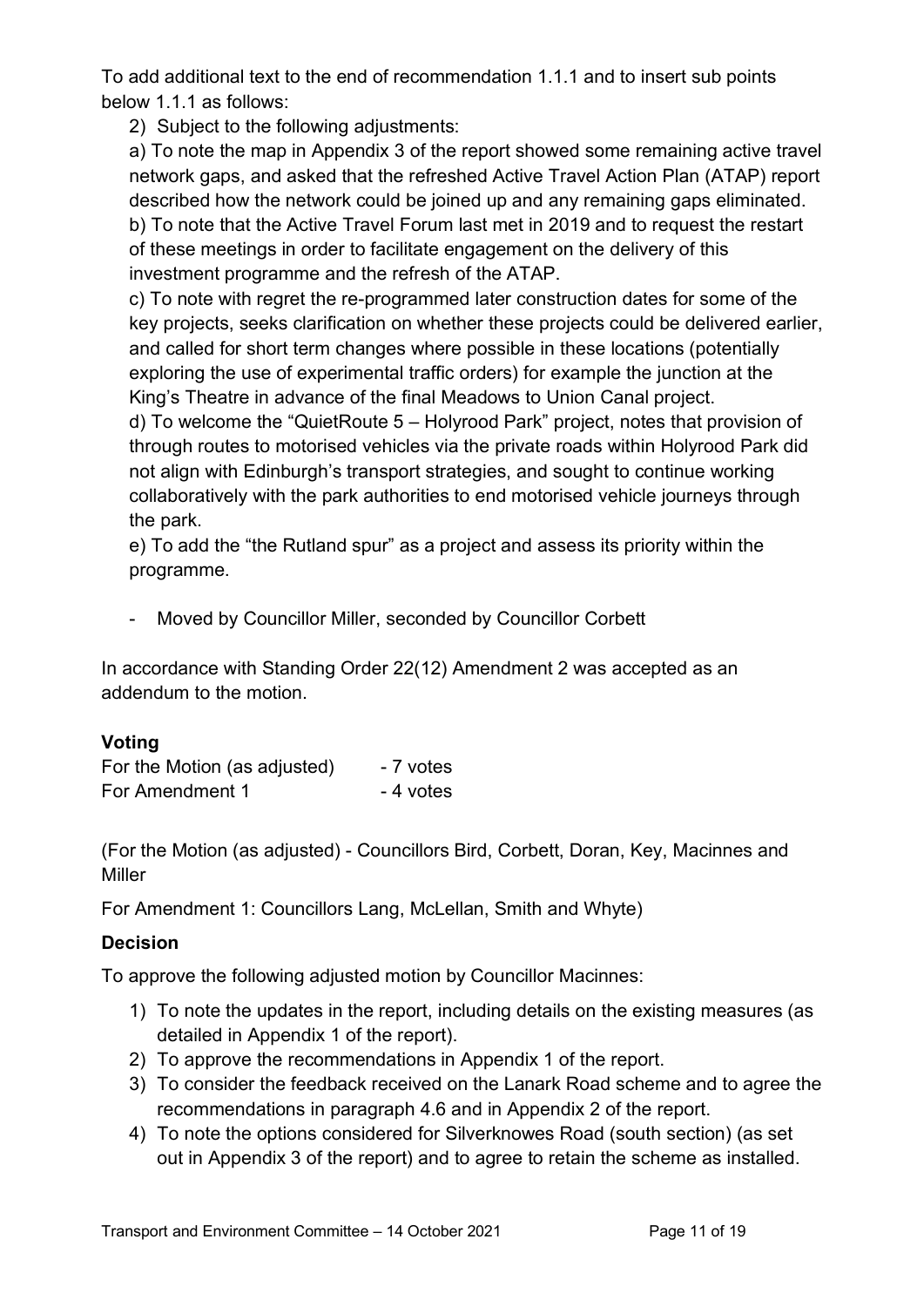- 5) To thank council officers for the detailed assessment and programming work, and to welcome delivery of wide-ranging active travel projects across Edinburgh, utilising significant external funding alongside capital investment from this council.
- 6) To note the updates in the report, including details on the existing measures (as detailed in Appendix 1 of the report) subject to the following adjustments;
	- a. To note the map in Appendix 3 of the report showed some remaining active travel network gaps, and to asked that a refreshed Active Travel Plan (ATAP) report described how the network could be joined up and any remaining gaps eliminated.
	- b. To note that the Active Travel Forum last met in 2019 and to requestthe restart of these meetings in order to facilitate engagement on the delivery of this investment programme and the refresh of ATAP.
	- c. To note with regret the re-programmed later construction dates for some of the key projects, seeks clarification on whether these projects could be delivered earlier, and called for short term changes where possible in these locations (potentially exploring the use of experimental traffic orders) for example the junction at the King's Theatre in advance of the final Meadows to Union Canal project
	- d. To welcome the "QuietRoute 5 Holyrood Park" project, noting with provision of through routes to motorised vehicles via the private roads within Holyrood Park did not align with Edinburgh's transport strategies, and sought to continue working collaboratively with the park authorities to end motorised vehicle journeys through the park
	- e. To add "the Ruthland spur" as a project and assess its priority within the programme.

(Reference – report by the Executive Director of Place, submitted.)

# **9. Woodhall Terrace – Proposed Changes to Roads in Juniper Green**

Committee considered a report which sought approval to introduce 'No Entry' restrictions through the TRO process at the junction of Woodhall Terrace and Baberton Avenue.

The report also sought approval for construction of a continual footway crossing at Woodhall Terrace to help reduce intrusive motorised traffic and improved pedestrian crossing provision.

## **Decision**

- 1) To note the work carried out by Juniper Green and Baberton Mains Community Council who supported these proposals.
- 2) To note that all Ward Councillors were supportive of these proposals.
- 3) To note the current cost estimate for the project was £9,000.00.
- 4) To approve the commencement of the Traffic Regulation Order (TRO) process to introduce 'No Entry' restrictions to Eastbound motorised vehicles.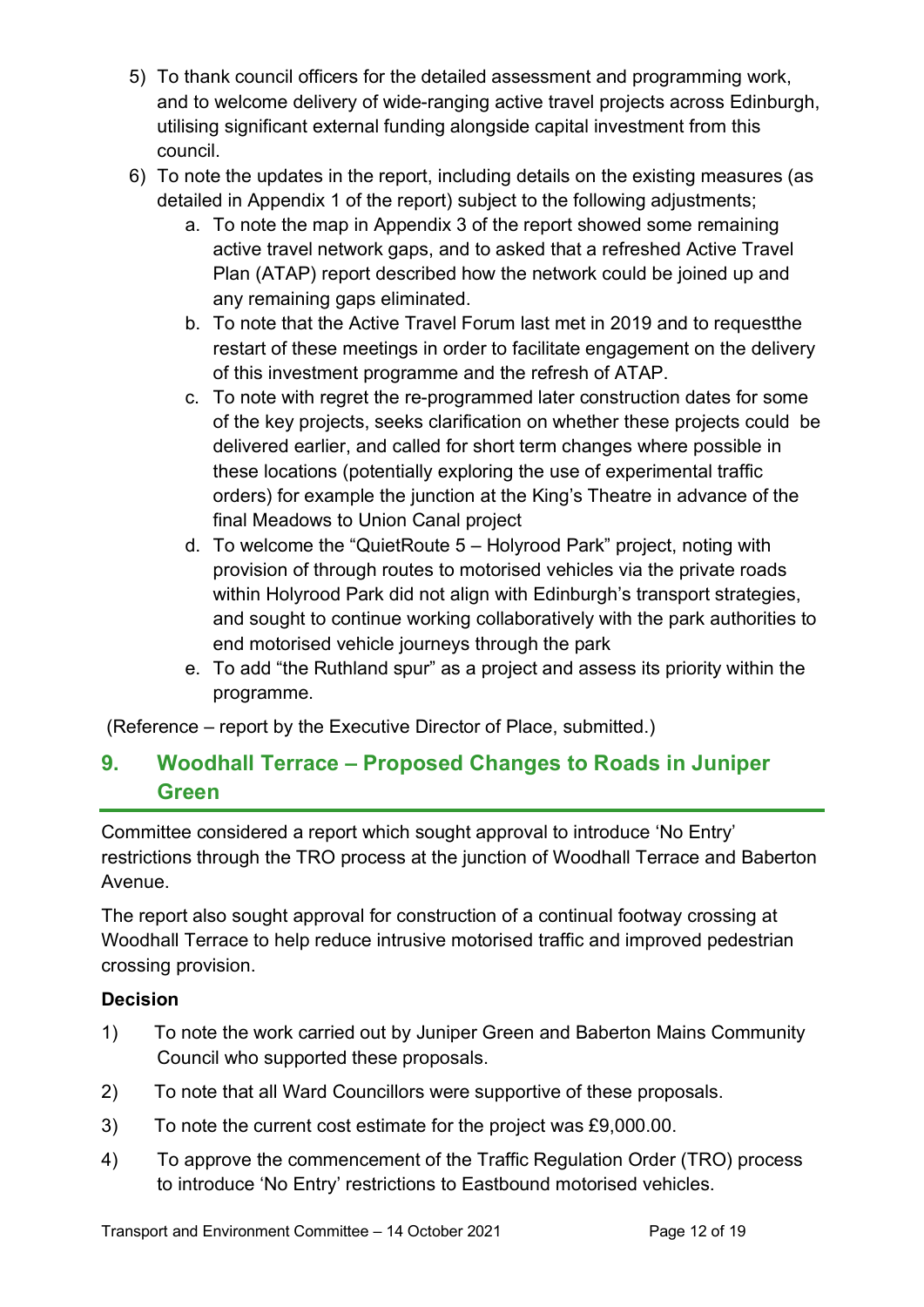- 5) To approve the additional works to improve crossing for pedestrians at Woodhall Terrace as detailed in Appendix 1 of the report.
- 6) To discharge the Motion agreed at the Transport and Environment Committee on 22 April 2021 regarding Proposed Changes in Juniper Green.

(References – Transport and Environment Committee, 22 April 2021 (item 2); report by the Executive Director of Place, submitted.)

# **10. Proposed Parking Controls – Allanfield, Allanfield Place and Dicksonfield**

Committee considered a report that sought approval to start a legal Traffic Road Order (TRO) process to include the areas of Allanfield, Allanfield Place and Dicksonfield into Zone N1 to ensure consistency with parking controls across streets within the broader area.

The report made observations that Allanfield, Allanfield Place and Dicksonsfield were residential streets located within the general boundary of Zone N1 of the Controlled Parking Zone (CPZ). Although these areas were located within Zone N1 of the CPZ, only limited sections of carriageway within Allanfield and Allanfield Place currently had parking restrictions in place, while Dicksonfield had no parking restrictions. The report advised that uncontrolled streets caused a situation that allowed unmanaged parking opportunities within the CPZ boundary.

#### **Motion**

To approve the commencement of the legal process required to add all publicly maintained areas of road within Allanfield, Allanfield Place and Dicksonfield to the N1 area of the Controlled Parking Zone and to approve the setting of charges as detailed in the report.

moved by Councillor Macinnes, seconded by Councillor Doran

## **Amendment**

- 1) To agree to consult the residents of Allanfield, Allanfield Place and Dicksonfield on the proposal and not to commence the legal process to add the publicly maintained areas of the road within these streets to the N1 area of the Controlled Parking Zone.
- 2) To approve the setting of charges unless the residents were in favour of the proposal

- moved by Councillor Whyte, seconded by Councillor Smith

#### **Vote**

The voting was as follows:

| For the Motion    | 8 votes |
|-------------------|---------|
| For the Amendment | 3 votes |

(For the Motion: Councillors Bird, Cameron, Corbett, Doran, Key, Lang, Macinnes and Miller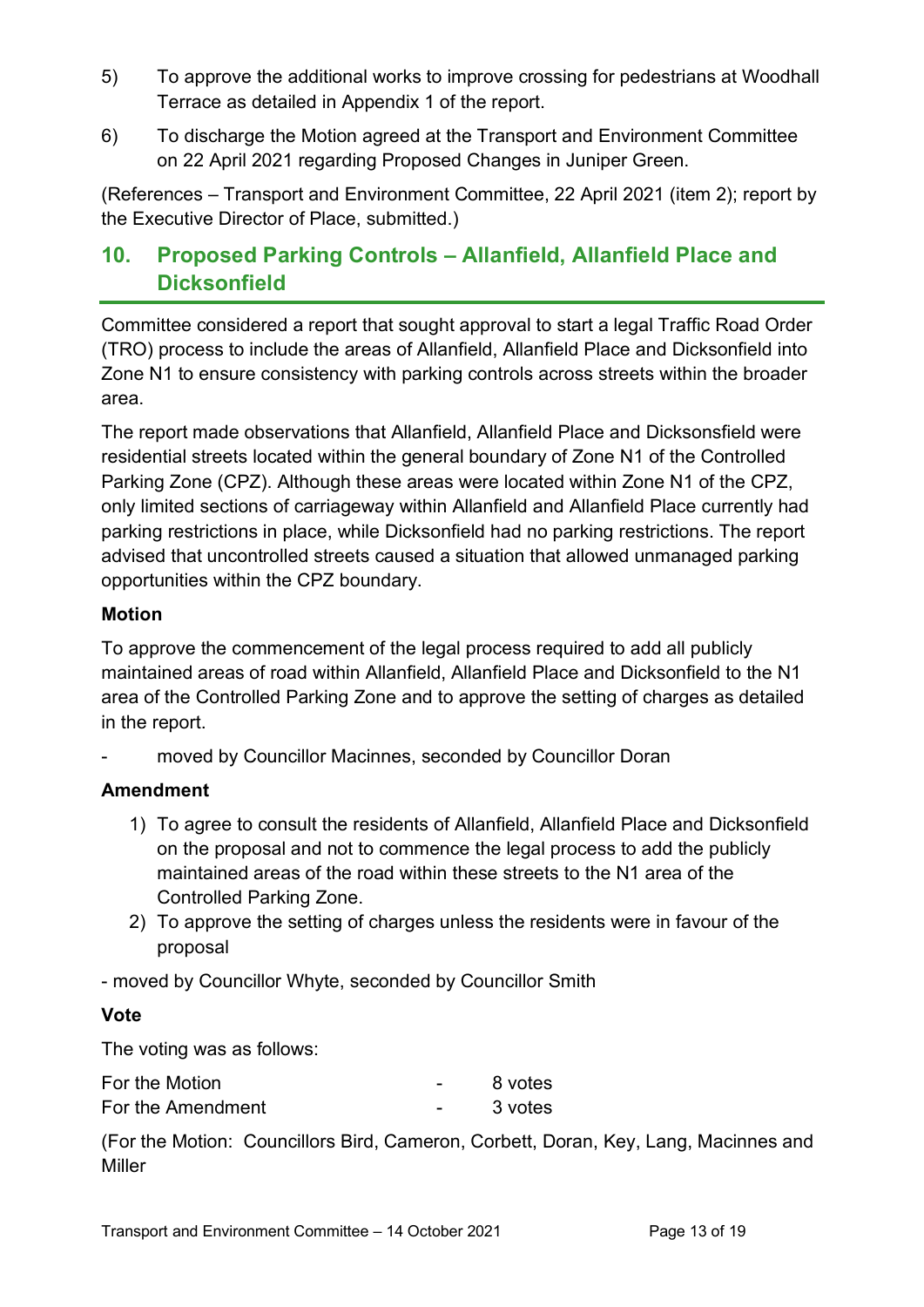For the Amendment: Councillors McLellan, Smith and Whyte)

#### **Decision**

To approve the motion by Councillor Macinnes.

(Reference – report by the Executive Director of Place, submitted.)

## **11. Future Provision of Public Conveniences Update**

Committee considered a report providing an update on the actions agreed on 22 April 2021 by the Transport and Environment Committee on the immediate need for toilet facilities and future permanent provision in Edinburgh.

#### **Decision**

## **Motion**

- 1) To note the update provided on the actions agreed by Committee in April 2021
- 2) To note the investment required to support the creation of new (or refurbished) facilities
- 3) To note the update on the removal of temporary toilets.
	- moved by Councillor Macinnes, seconded by Councillor Doran

#### **Amendment**

- 1) To note the update provided on the actions agreed by Committee in April 2021
- 2) To note the investment required to support the creation of new (or refurbished) facilities
- 3) To note the update on the removal of temporary toiletsand agree to receive a report in the first quarter of 2022 covering;
	- a. The costs of reproviding these facilities next summer
	- b. The options to secure the necessary funding to cover these costs, recognising the fact that the temporary provision had been funded by Scottish Government Covid-related funding.
- moved by Councillor Lang, seconded by Councillor Bird

In accordance with Standing Order 22(12), the Amendment was accepted as an addendum to the motion.

#### **Decision**

To approve the following adjusted motion by Councillor Macinnes:

- 1) To note the update provided on the actions agreed by Committee in April 2021
- 2) To note the investment required to support the creation of new (or refurbished) facilities
- 3) To note the update on the removal of temporary toilets and agree to receive a report in the first quarter of 2022 covering;
	- a. The costs of reproviding these facilities next summer
	- b. The options to secure the necessary funding to cover these costs, recognising the fact that the temporary provision had been funded by Scottish Government Covid-related funding

(Reference – report by the Executive Director of Place, submitted.)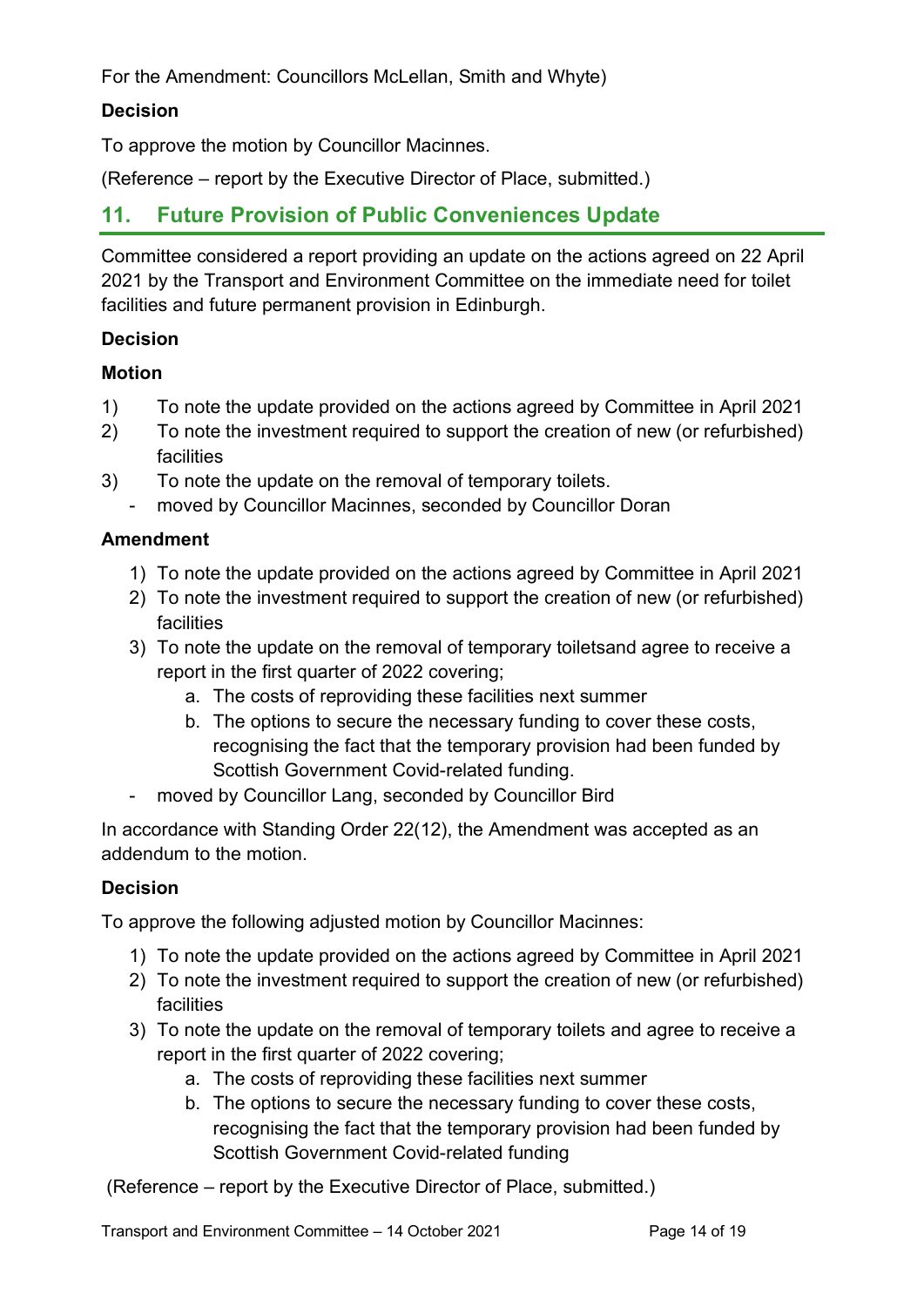# **12. Union Canal Bicentenary**

Committee considered a report outlining proposing funding for the Union Canal Bicentenary post.

2022 was the bicentenary of the Union Canal, and there was the opportunity to utilise this to celebrate the history of the Union Canal, to refresh the vision for its future, and accelerate landmark projects. The report asked Committee to consider the Council meeting 50% of the costs of the fixed-term post with the remit of progressing the programme, with Scottish Canals meeting the remaining costs.

#### **Motion**

- 1) To agree that the Council would work with Scottish Canals and other partners to take forward a programme of items around the bicentenary of the Union Canal.
- 2) To agree that the Council co-funded a fixed term-post with the remit of delivering the aforementioned programme.
	- moved by Councillor Macinnes, seconded by Councillor Doran

#### **Amendment**

To add to the recommendations:

To agree that the views of canal-side residents should be reflected in any refreshing of the vision for the canal's future.

- moved by Councillor McLellan, seconded by Councillor Whyte

#### **Voting**

The voting was as follows:

| For the Motion | - | 8 votes |
|----------------|---|---------|
| For Amendment  | - | 3 votes |

(For the Motion: Councillors Bird, Cameron, Child, Corbett, Doran, Key, Lang, Macinnes and Miller.

For the Amendment: Councillors McLellan, Smith and Whyte.)

#### **Decision**

To approve the motion by Councillor Macinnes.

(Reference – report by the Executive Director of Place, submitted.)

#### **Declaration of Interests**

Councillor Corbett declared a non-financial interest in the above item as City Canal Champion.

Councillor McLellan declared a non-financial interest in the above item as a Canal Side resident.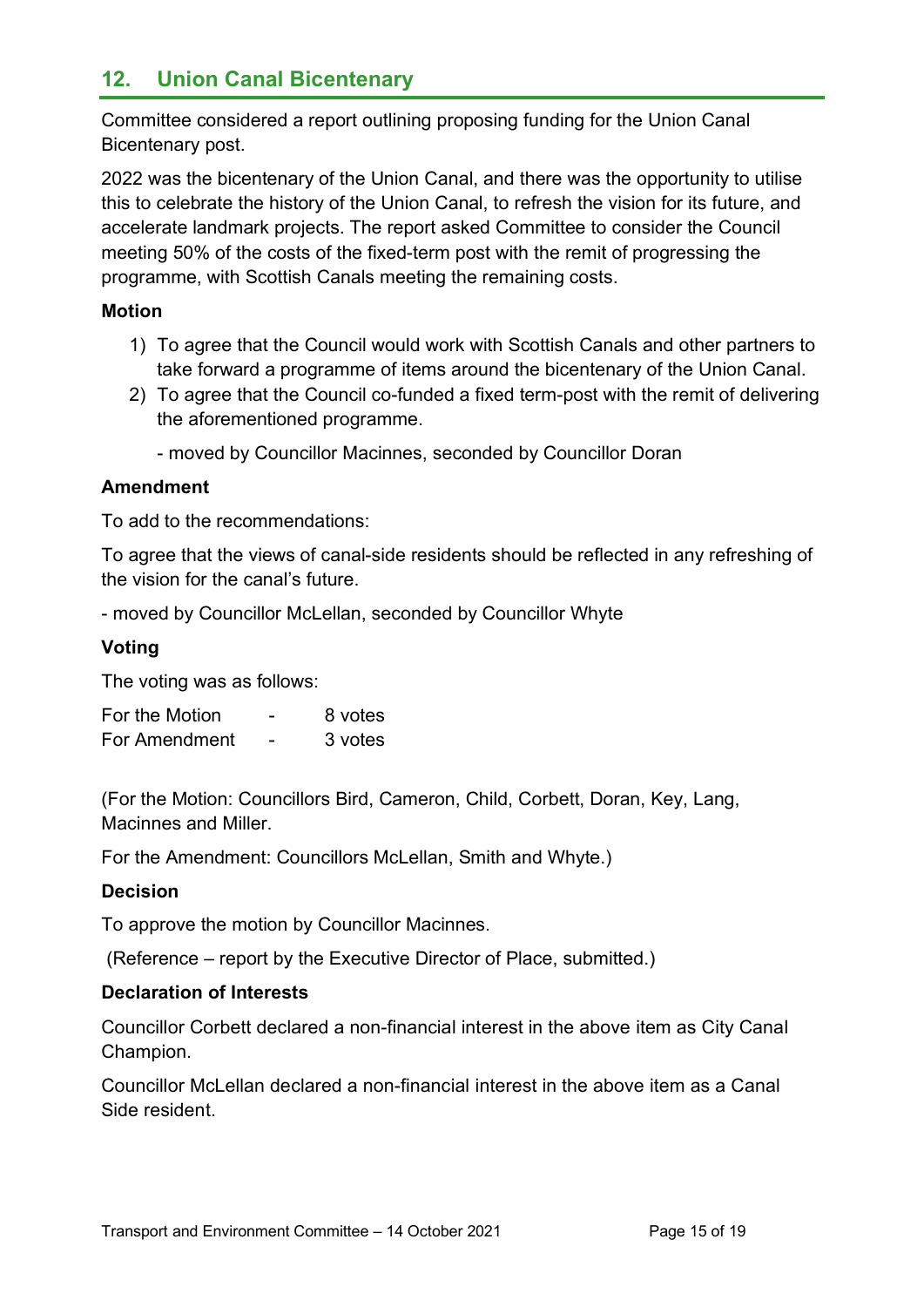# **13. Edinburgh's Sustainable Rainwater Management Guidance**

Committee considered a report proposing Edinburgh's Sustainable Rainwater Guidance, which would form part of the Edinburgh Design Guidance and Street Design Guidance. The report aimed to help achieve an objective of the Water Vision, and provided guidance to developers, designers and Council officers. The report also would help to explain proposed new City Plan 2030 policies on surface water management. Committee were asked to consider the report in line with Edinburgh's commitment to be net zero with emissions by 2030.

#### **Motion**

To approve the 'Edinburgh's Sustainable Rainwater Management Guidance and Factsheets' that would form part of Edinburgh design guidance.

- moved by Councillor Macinnes, seconded by Councillor Doran

#### **Amendment**

To agree to refer the report to the Planning Committee for scrutiny and consideration with a final decision to be taken thereafter at the earliest Council meeting to allow the cross-cutting policy issues to be considered by all Councillors.

#### **Voting**

The voting was as follows:

| For the Motion    | 8 votes |
|-------------------|---------|
| For the Amendment | 3 votes |

(For the motion; Councillors Bird, Cameron, Child, Corbett, Doran, Lang, Key, Macinnes.and Miller

For the Amendment: McLellan, Smith and Whyte.)

#### **Decision**

To approve the motion by Councillor Macinnes.

(Reference – report by the Executive Director of Place, submitted.)

# **14. Internal Audit: Overdue Findings and Key Performance Indicators as at 11 August 2021 – referral report from the Governance, Risk and Best Value Committee**

Committee considered a referral report from the Governance Risk and Best Value Committee. The report provided the Committee with information regarding a further three-month extension date was applied to all open IA findings, for Committee to note management commitment to implementation of the governance assurance model, ensuring appropriate ongoing focus on closure of all high rated findings, and all findings that were more than one year overdue.

#### **Decision**

To note the report.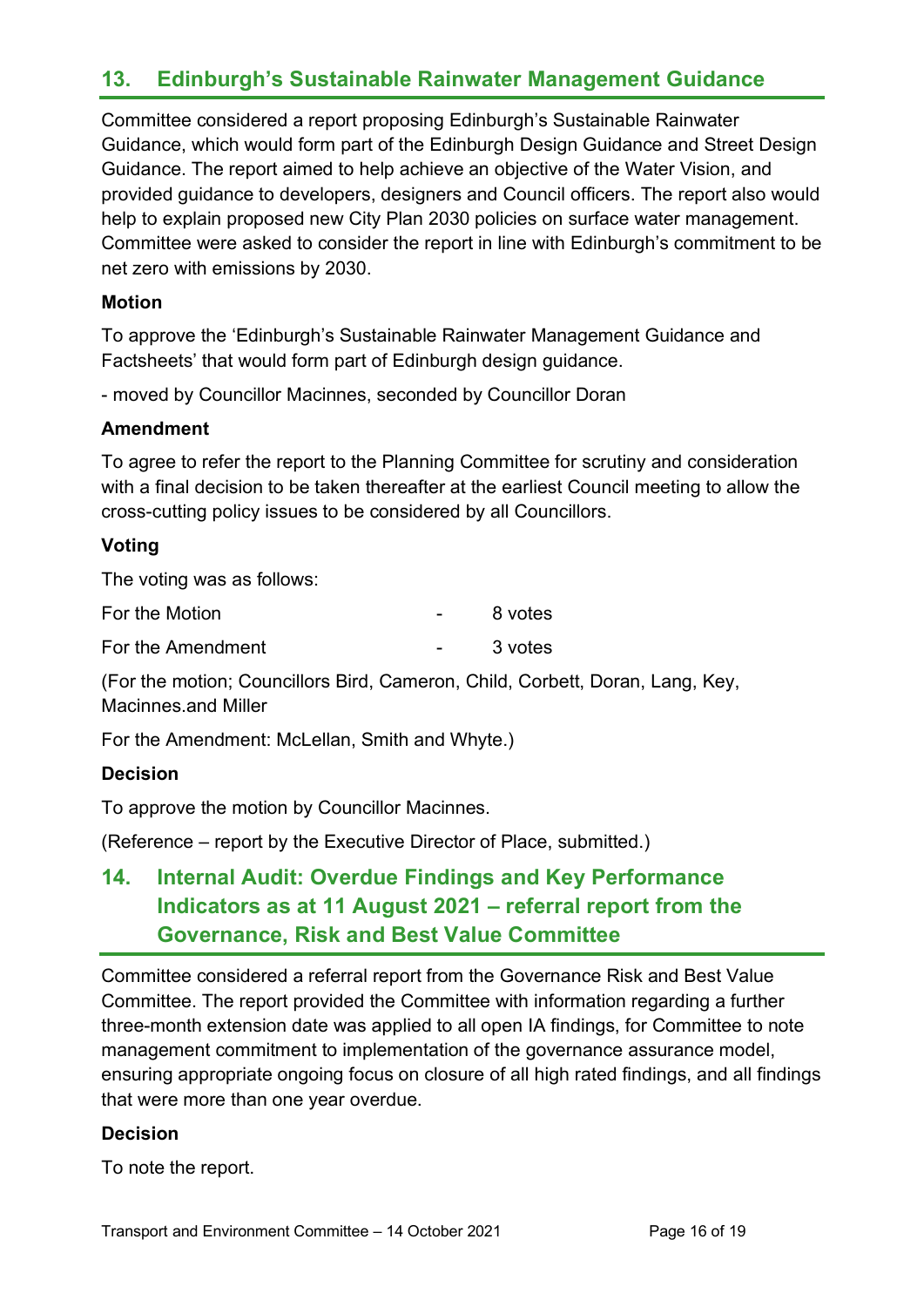(Reference – report by the Executive Director of Corporate Services, submitted.)

## **15. Place Services Internal Audit – Actions Update**

Committee considered an update on progress management actions arising from the Internal Audits relating to services which fell into the remit of this Committee. The report sat alongside a referral report from the Governance Risk and Best Value Committee from 21 September 2021 on Internal Audit: Overdue Findings and Key Performance **Indicators** 

#### **Decision**

- 1) To note the progress made on recommendations made on Internal Audit actions relating to the services within the remit of this Committee
- 2) To recognise the complexities and issues which have delayed progress and led to revised implementation dates for some management actions
- 3) To note the audit actions which were agreed corporately, with services who sat within the remit of this Committee were working on
- 4) To provide an update on the next report at November Committee

(Reference – Report by the Executive Director of Place, submitted.)

# **16. Revenue Monitoring Update – 2021/22 Month Five Position**

Committee considered an update on financial performance regarding revenue budgets; provisional 2020/21 out-turn and 2021/22 forecast for month five for the services within the remit of the Transport and Environment Committee.

#### **Decision**

- 1) To note that the overall Place revenue budget month five position for 2021/22 was a projected £1.592m overspend (excluding Covid-19 impact). Services within the remit of the Committee were forecasting an overspend of £0.404m
- 2) To note that General Fund Covid-19 costs of circa £12.57m, in addition to the pressure set out at 1.1.1, were forecast for the overall Place Directorate at month five with circa £8.630m relating to services within the remit of the **Committee**
- 3) To note that the Executive Director of Place was taking measures to address budget pressures and risks. Progress would be reported to Committee

(Reference – report by the Executive Director of Place, submitted.)

# **17. Motion by the Green Group – Zero Waste Hierarchy for Edinburgh World Heritage Sites**

The following motion by Councillor Miller was submitted in terms of Standing Order 17:

"Committee:

1) Notes the UNESCO world heritage site status of the [Old and New Towns of](https://whc.unesco.org/en/list/728)  [Edinburgh](https://whc.unesco.org/en/list/728) [https://whc.unesco.org/en/list/728] and recognises the value of this designation;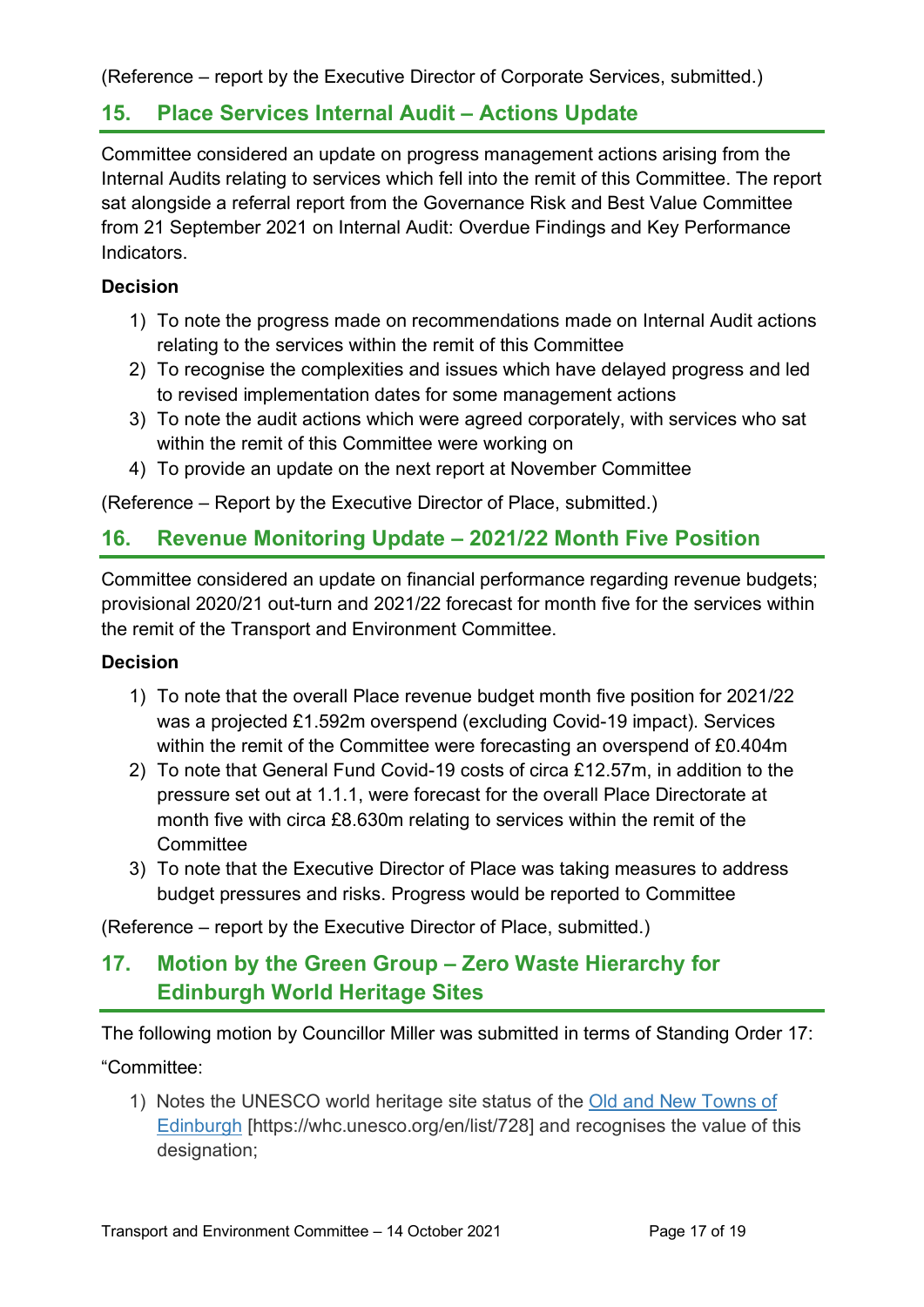- 2) Notes correspondence from residents in the New Town to the council raising concerns regarding the communal bin review project which will change arrangements for domestic waste in this area and in particular the effect on heritage:
- 3) Notes that a reduction in the volume of waste presented would require fewer and/or smaller bins as well as being environmentally beneficial;
- 4) Agrees that, in tandem with the communal bin review, residents should be supported and empowered to embrace the zero waste hierarchy in answer to their call for lower impact of waste on the world heritage site."

-moved by Councillor Miller, seconded by Councillor Corbett

#### **Amendment**

- 1) To note the UNESCO world heritage site status of the [Old and New Towns of](https://whc.unesco.org/en/list/728)  [Edinburgh](https://whc.unesco.org/en/list/728) [https://whc.unesco.org/en/list/728] and recognises the value of this designation;
- 2) To note correspondence from residents in the New Town to the council raising concerns regarding the communal bin review project which will change arrangements for domestic waste in this area and in particular the effect on heritage;
- 3) To note concerns that the Communal Bin Enhancement plan appears to produce a significant increase in capacity for waste and recycling disposal but that it was impossible to assess the impact of proposed changes and therefore their impact on the World Heritage Site at the time the decision was made because no plans showing the number and location of bins were available, and that whether residents use gull proof sacks or communal bins there is overwhelming concern about adding more bins into the World Heritage Site
- 4) To note paragraph 3.10 of the Report on the purchasing of the corrals for the Communal Bins hubs to the Finance and Resources Committee it was stated that 2The approach to be taken in the World Heritage Site (part of phase four) will be subject to a further options appraisal, which will include consultation with Edinburgh World Heritage and engagement with residents

5) To note that the Scottish Government is due to make an announcement date for the introduction of the Deposit Return Scheme, ut given no TROs have been advertised for the World Heritage Site it is unlikely that bins could be placed much ahead of the introduction of the scheme which would significantly reduce the requirement for bins on the streets especially if the introduction of the DRS was accompanied by clear messaging about changed in waste collection and therefore to take into account the great significance of the World Heritage Site agrees:

> i) To recognise that without having details of what is going to be put on the street the Council and Councillors cannot fully consider the impacts of the World Heritage Site

ii) To pause work on the introduction of bin hubs in the World Heritage Site until such time as there is an announcement on the start date for a DRS